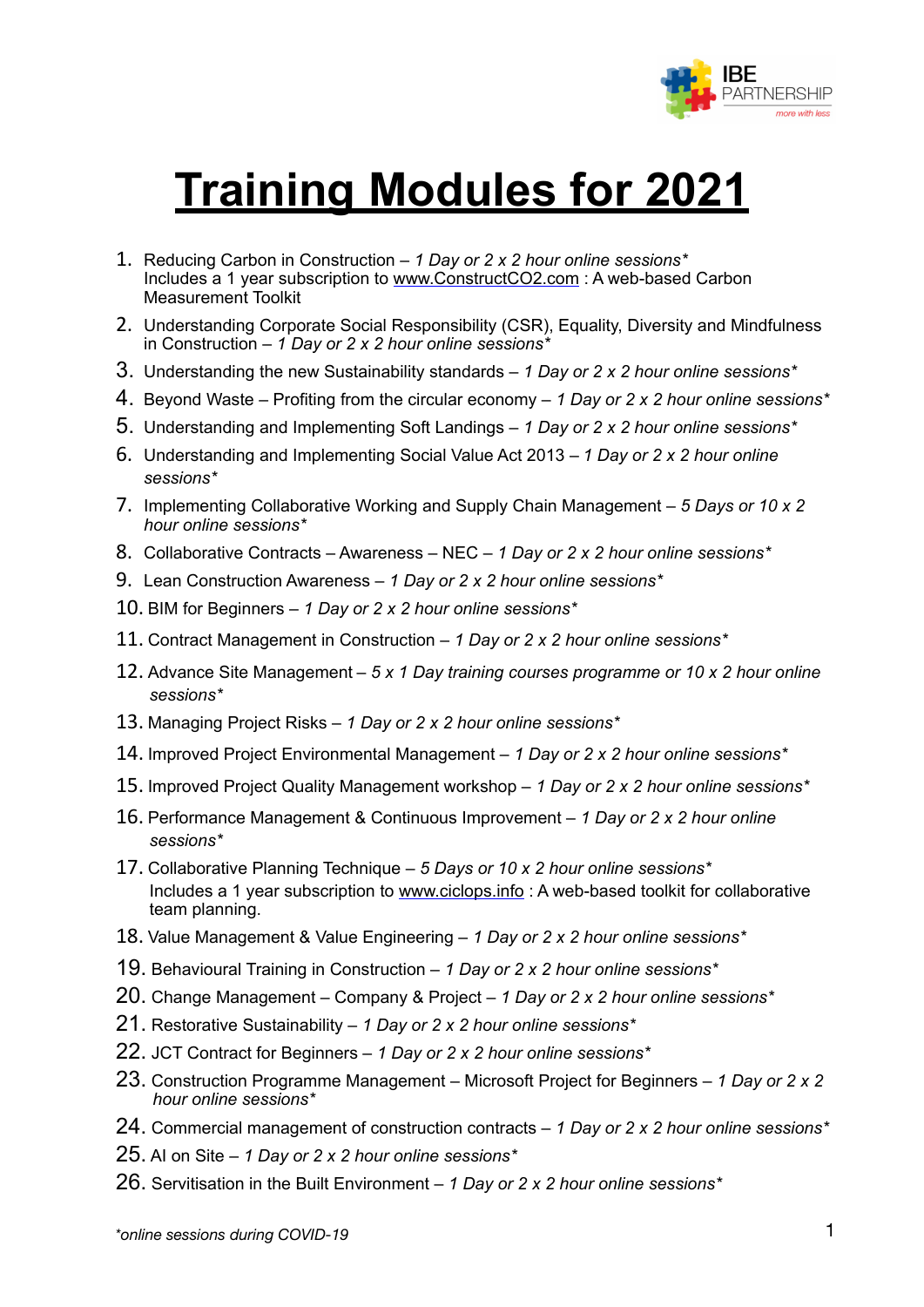

#### 1. **Reducing Carbon in Construction**

Length: 1 Day or 2 x 2 hour online sessions during COVID Audience: Directors, Senior Managers and Project Staff This course will include:

- Improving your sustainability knowledge
- Process and performance in relation to carbon management.
- Addressing your client's requirements on improved carbon management, reduction and reporting, through measurement of company and construction process carbon.
- 1 year subscription to a web-based Carbon Measurement Toolkit [www.ConstructCO2.com](http://www.ConstructCO2.com)

#### 2. **Understanding Corporate Social Responsibility (CSR), Equality and Diversity in Construction**

Length: 1 Day or 2 x 2 hour online sessions during COVID Audience: Directors, Senior Managers and Project Staff This course will include:

- Principles and Benefits of CSR • What is a Responsible Business?
- Understanding Fairness, Inclusion and Respect
- Understanding Modern Slavery
- Introduction to the JUST programme
- Project level: Inductions, Awareness and Toolbox Talks
- Equality and Diversity in procurement and the supply chain
- Writing Policies, Statements and Bid Responses
- Monitoring Equality and Diversity
- Action Planning

#### 3. **Understanding the new Sustainability standards**

Length: 1 Day or 2 x 2 hour online sessions during COVID Audience: Directors, Senior Managers and Project Staff This course will include:

- Introduction to Restorative Sustainability
	- Themes and Principles
	- Living Building Challenge,
	- Well Build Standard
	- Related sustainability programmes
- Design Considerations
- Healthy Materials
- Strategy, Policies and Procedures
- Monitoring, Reporting Sustainability
- Improving Sustainability
- Communicating approaches and success

#### 4. **Beyond Waste– Profiting from the circular economy**

Length: 1 Day or 2 x 2 hour online sessions during COVID Audience: Directors, QE Managers, Senior Managers and Project Staff This course will include:

- Principles of Circular Economy
- Circular Economy in Construction
- Principles of Construction for Disassembly
- Incorporating waste and salvaged materials
- Buildings as Material Banks
- Cradle to Cradle
- Waste Beyond the SWMP: The Conservation Plan
- Circular Economy within Sustainability Standards
- Writing Circular Economy Policies, Statements and Bid Response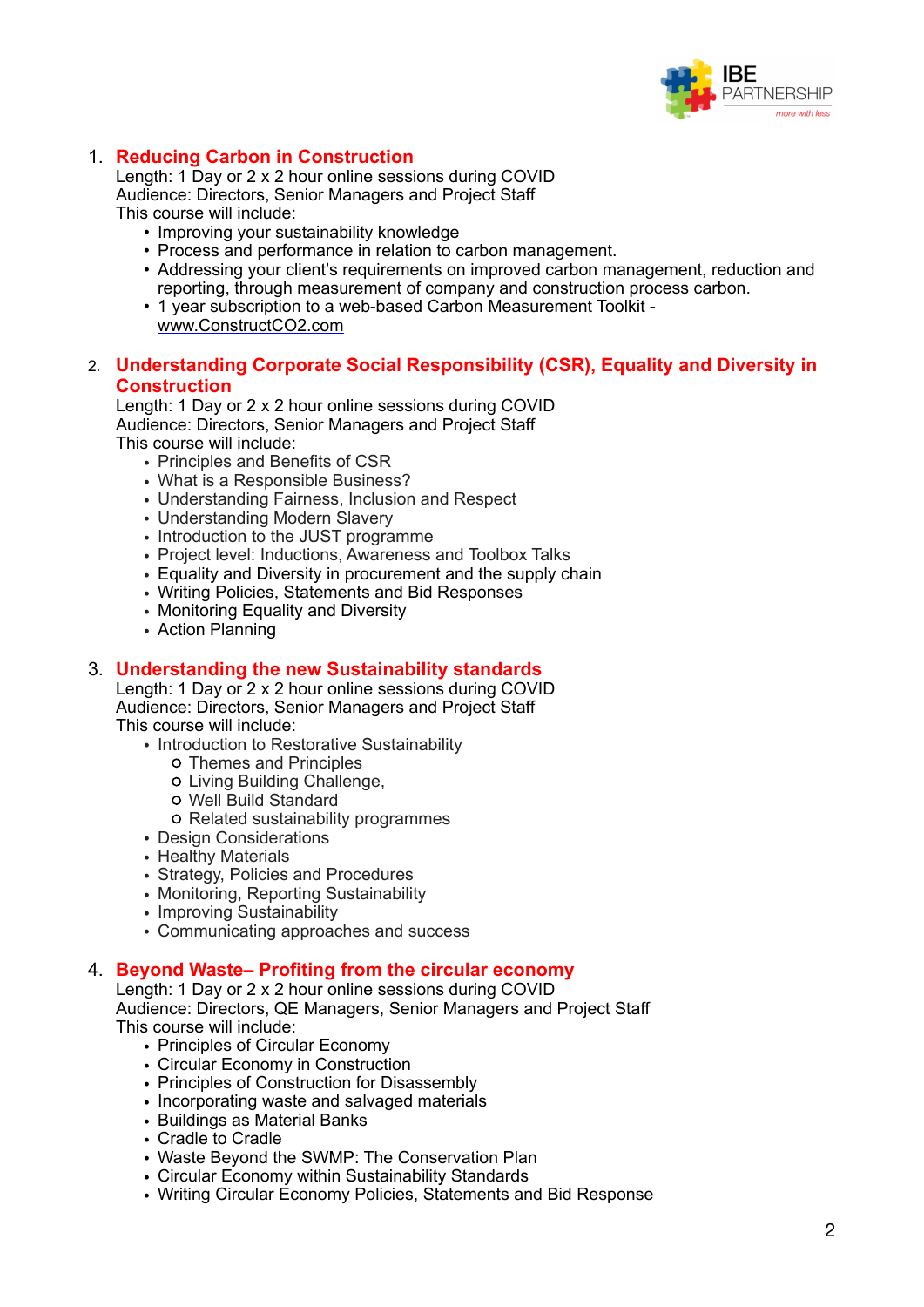

#### 5. **Understanding and Implementing Soft Landings**

Length: 1 Day or 2 x 2 hour online sessions during COVID Audience: Construction Directors, Contracts and Senior Managers and Senior Project Management Staff and Key Designers / Sub-Contractors. This course will:

- Improve customer satisfaction and ensure a more effective and efficient delivery throughout the Project Stages.
- Enhance knowledge and capability of your teams in:
	- An introduction to Soft Landings
		- What is Soft Landings?
		- The Soft Landings core principle
		- The stages of the Soft Landings process
- A journey through the Soft Landings process
	- o Preparation stage
	- o Design stage
	- Pre-construction stage
	- Construction stage
	- Commissioning stage
	- Pre-handover stage
	- Initial occupation stage
	- Post-occupancy aftercare stage

#### 6. **Understanding and Implementing Social Value Act 2013 & Modern Slavery Act 2016**

Length: 1 Day or 2 x 2 hour online sessions during COVID Audience: Directors, QE Managers, Senior Managers and Project Staff This course will include:

The **Social Value Act** was introduced to transform the way money is spent on public services. It does this by requiring the commissioners of services (including construction and maintenance services) to consider how procured services could have an even further reaching and positive impact on the local community.

Understanding the Social Value Act is key for those working or looking to win work with local and public authorities. The training will cover:

- Introduction to the Act and its purpose
- Examples of added social value
- Strategies for applying Social Value to your business
- Monitoring, Capturing Reporting and Communicating Social Value

Understanding the **Modern Slavery Act** is key for those working or looking to win work with local and public authorities. The training will cover:

- Fairness, Inclusion & Respect (FIR)
- Company Policy & Action Plan
- Why Modern Slavery Matters
- What is Modern Slavery
- Warning Signs
- Addressing Modern Slavery
- Dealing with suspected Modern Slavery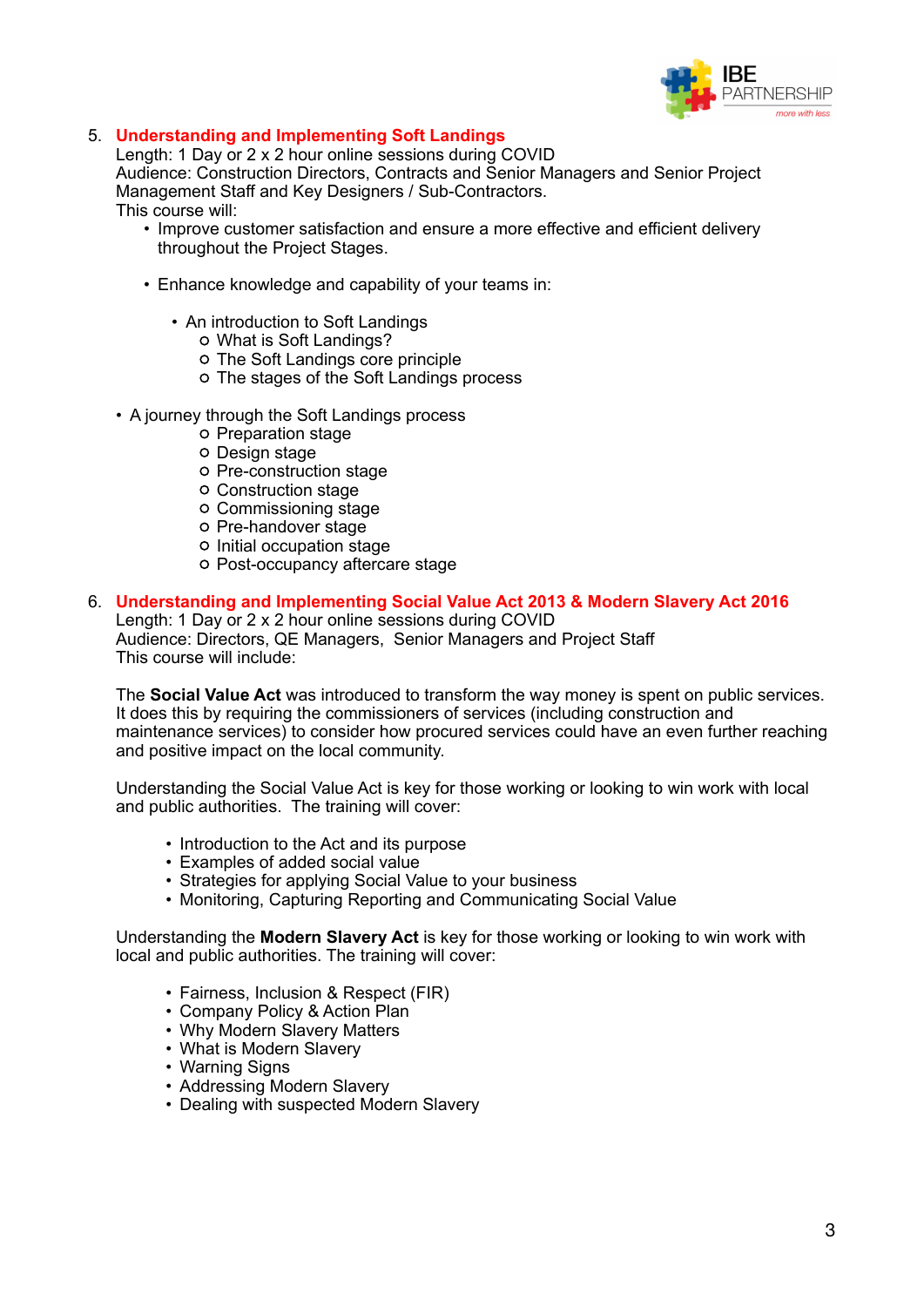

#### 7. **Implementing Collaborative Working and Supply Chain Management**

Length: 5 Days or 10 x 2 hour online sessions during COVID Audience: Construction Directors, Contracts and Senior Managers and Senior Project

Management Staff and Key Designers / Sub-Contractors.

This course will:

- Enable a greater and common understanding of Collaborative Working Principles for both processes and people issues.
- The 5-day course includes:
	- 1. Supply Chain Management partnering process and how to work as an Integrated Team
	- 2. Open Book Cost Management & Collaborative Contracts / Risk Management
	- 3. Value Management & Value Engineering
	- 4. Performance Measurement To manage you must measure Long term Collaborative relationships only survive through 360<sup>°</sup> Performance Measurement
	- 5. Collaborative Planning Tools and Techniques Last Planner

#### 8. **Collaborative Contracts – Awareness - NEC**

Length: 1 Day or 2 x 2 hour online sessions during COVID Audience: Construction Directors, Contracts and Senior Managers and Senior Project Staff This course will include:

- Introduction to Collaborative Forms of Contract
- NEC3 Background
- NEC 3 Options A-C
- Early Warning Notices
- Payment Options
- Programme Management
- Allocation of Risk & Risk Management
- Open Book

#### 9. **Lean Construction & Collaborative Planning Awareness**

Length: 1 Day or 2 x 2 hour online sessions during COVID Audience: Directors, Senior Managers and Site Management Staff and Key Supply Chain Members / Designers.

This course will include:

We intend to provide an awareness training of continuous Improvement and process improvement through 'Lean Thinking Methodologies' to empower all of your staff and especially Site Management employees to support and effectively contribute to the success of strategic objectives and your continuous improvement ethos.

This training will enable the organisation and your multifunctional teams (designers and key supply chain members to work collaboratively and deliver greater efficiency using lean thinking techniques/tools:

- Problem solving and continuous improvement
- 7 + 1 forms of waste
- 5S workplace organisation

This course will also Improve your team skills on delivering faster and more predictable programmes which lead to more profitable projects by:

- Moving from Construction to Production through the implementation of
- Project Collaborative Planning & Control tools Last Planner
- Six Week Look Ahead Programmes
- Rigorous Task Focused Constraint Analysis
- Integrated Weekly Plans
- Measuring weekly Percentage Plan Complete (PPC) and developing improvement Action Plans.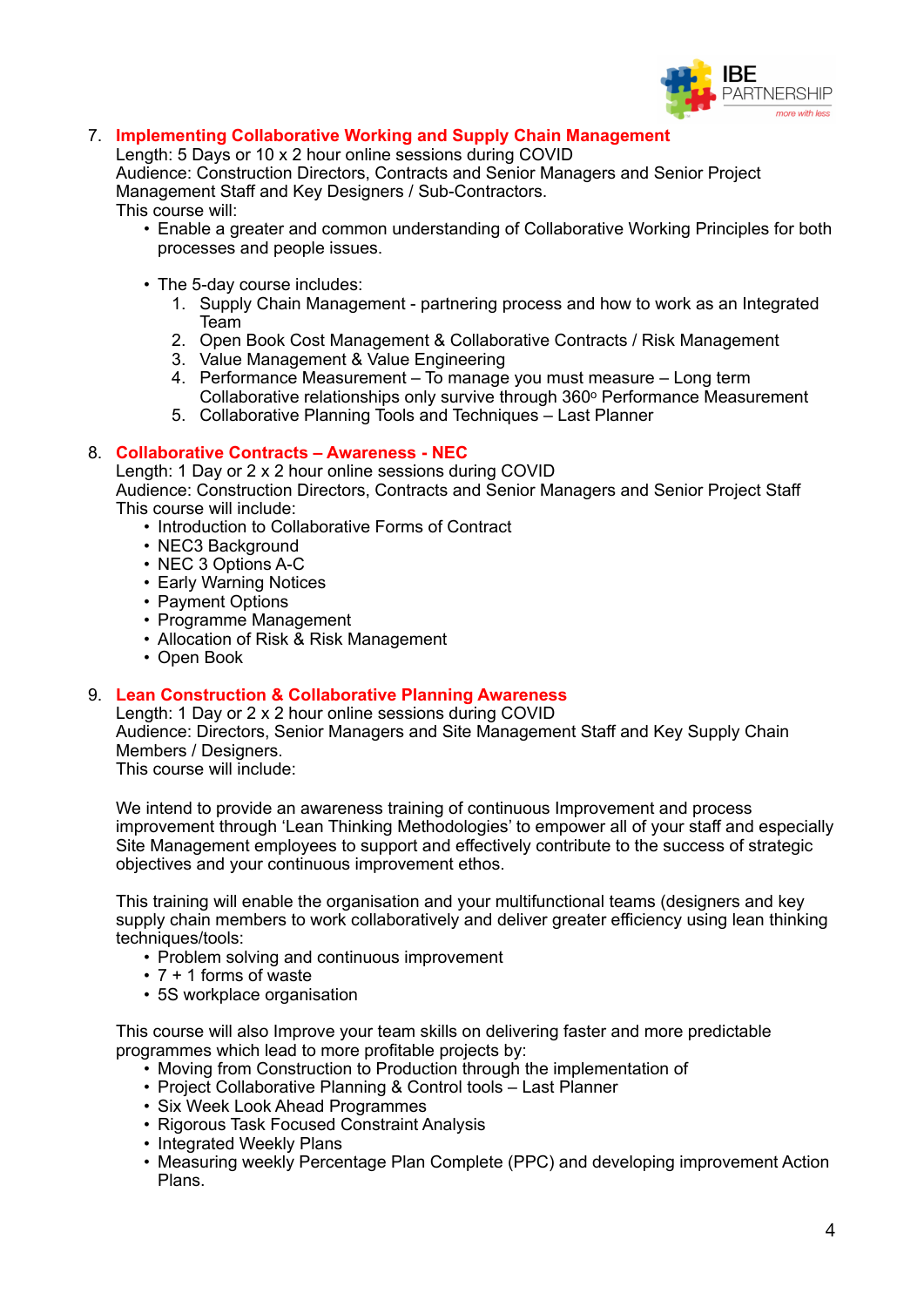

#### 10. **BIM for Beginners**

Length: 1 Day or 2 x 2 hour online sessions during COVID Audience: Directors, Senior Managers and Site Management Staff and Key Supply Chain Members / Designers. This course will include:

We intend to provide BIM capability training to enable you to remain competitive in a rapidly changing market. This training will focus primarily on developing your team's (including key supply chain members and designers) capability and capacity in:

- Understanding BIM
- BIM Policies and Strategies,
- BIM for Contractors:
- Developing BIM Policies and Strategies
- BIM Delivery Plan
- Understanding Employers Information Plan & Common Data Environment

#### 11. **Contract Management in Construction**

Length: 1 Day or 2 x 2 hour online sessions during COVID Audience: Construction Directors, Contracts and Senior Managers This course will:

- Improve customer satisfaction and ensure a more effective and efficient delivery throughout the Project Stages
- Managing Projects more effectively and efficiently:
	- Before a Project Starts/Materialises and during
		- Design and Pre-Construction Client / Contractor & Design Teams
		- Construction Site Management / Planning / Commercial Management/ QHSE
		- **O** Handover
		- Post Construction DLP
		- o Soft Landings Period
- Roles and Responsibilities RACI Matrix
- Innovation & Value Added

#### 12. **Advance Site Management**

Length: 5 x 1 Day Training Courses or 10 x 2 hour online sessions during COVID Audience: Directors, Senior Managers and Site Management Staff and Key Supply Chain Members / Designers.

This course will:

We intend to provide Advance Site Management capability training to enable you to become efficient, productive and remain competitive in a rapidly changing market.

#### • **Day 1 - Project Planning Tools and Techniques workshop**

- Training attendees on how to move from Construction to Production;
- Project Collaborative Planning & Control tools Last Planner;
	- o Six Week Look Ahead Programmes
	- Constraint Analysis
	- Weekly Plans
	- Percentage Plan Complete (PPC) and Action Plans
- Integrating Logistics;

#### • **Day 2 - Lean Construction workshop**

- Continuous Improvement and process improvement training through 'Lean Thinking Methodologies' to empower all Site Management employees to support and effectively contribute to the success of strategic objectives.
- Problem solving and continuous improvement
- $\cdot$  7 + 1 forms of waste
- 5S workplace organisation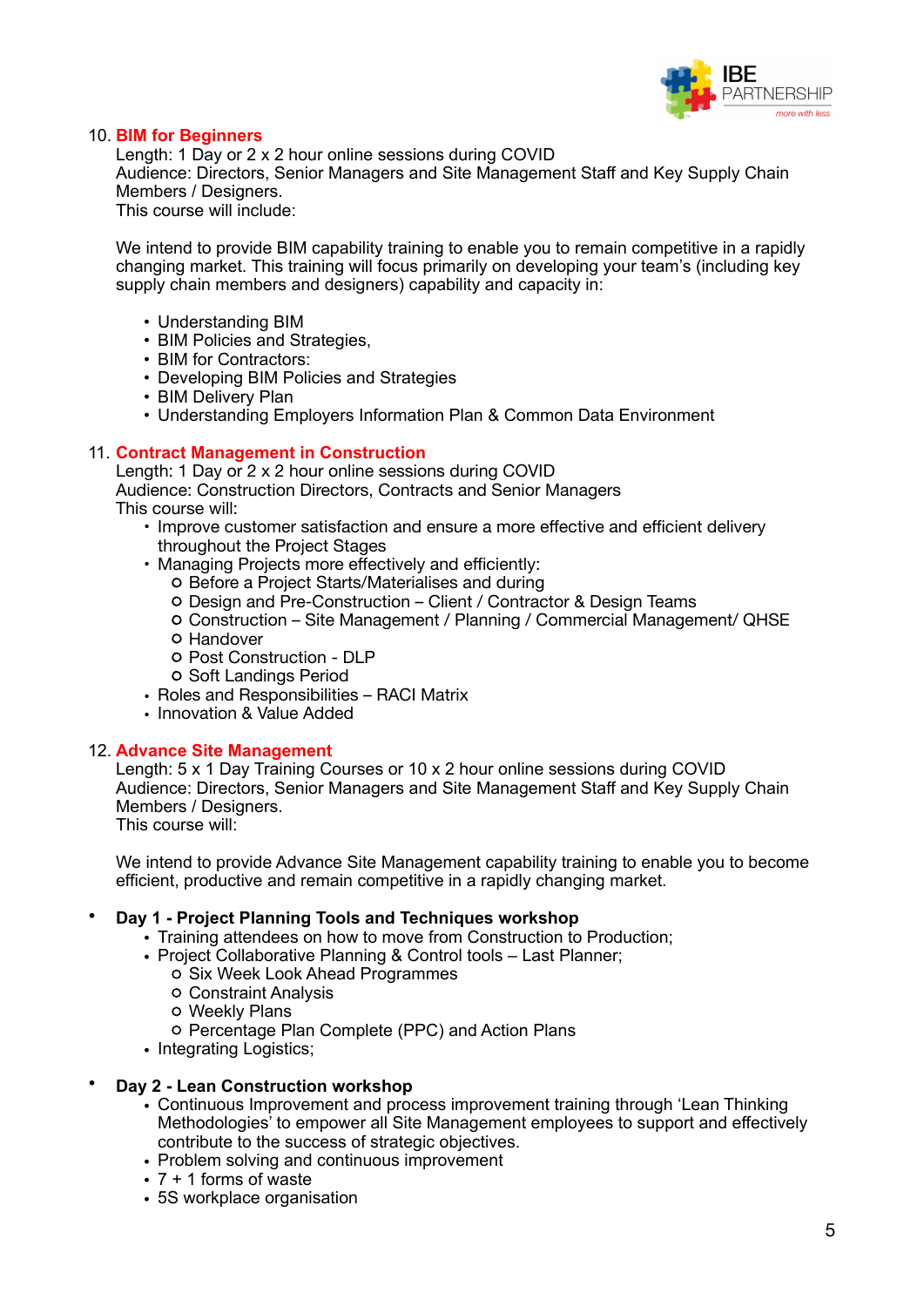

#### • **Day 3 – Site Environmental Sustainability workshop**:

- Introduction to Sustainability in Construction
- Introduction to Environmental Management Principles
- Strategies, Systems, Process and Standards
- Sustainable Procurement
- Operational Control and Monitoring Performance
- Environmental and Sustainability Reporting
- Improving Performance

#### • **Day 4 - Reducing your Carbon Footprint workshop**

- Reducing carbon in construction
- *•* Introduction to construction carbon
- *•* Monitoring tools & techniques
- *•* Understanding and Reducing Construction Carbon
- Construction carbon Reporting

#### • **Day 5 – Improved Quality Management workshop**

- Introduction to Quality Management
- Strategies, Systems, Process and Standards
- Quality Planning, Procurement and Control
- Quality Reporting
- Cost of Quality
- Improving Quality Performance

#### 13. **Managing Project Risks**

Length: 1 Day or 2 x 2 hour online sessions during COVID Audience: Construction Directors, Contracts and Senior Managers. This course will include:

- Project Risk Management training to enable you to remain competitive in a rapidly changing market.
- Understanding of Project Risks What are risk analysis and risk management and how are they applied on projects? Is risk management a constrain or an added value activity?
- Risk Analysis techniques:
	- Identification
	- Classification
	- o Risk Register
	- Quantification and Modelling
	- Response
- Risk Management:
	- Allocation of Responsibilities
	- o Implementation
	- Monitoring
- o Risk Allowance Management
- Risks and Collaborative Contracts

#### 14. **Improving Site Environmental Sustainability**

Length: 1 Day or 2 x 2 hour online sessions during COVID Audience: Directors, Environmental Managers and Project Staff. This course will include:

- 1. Introduction to Sustainability in Construction
- 2. Introduction to Environmental Management Principles
- 3. Strategies, Systems, Process and Standards
- 4. Sustainable Procurement
- 5. Operational Control and Monitoring Performance
- 6. Environmental and Sustainability Reporting
- 7. Improving Performance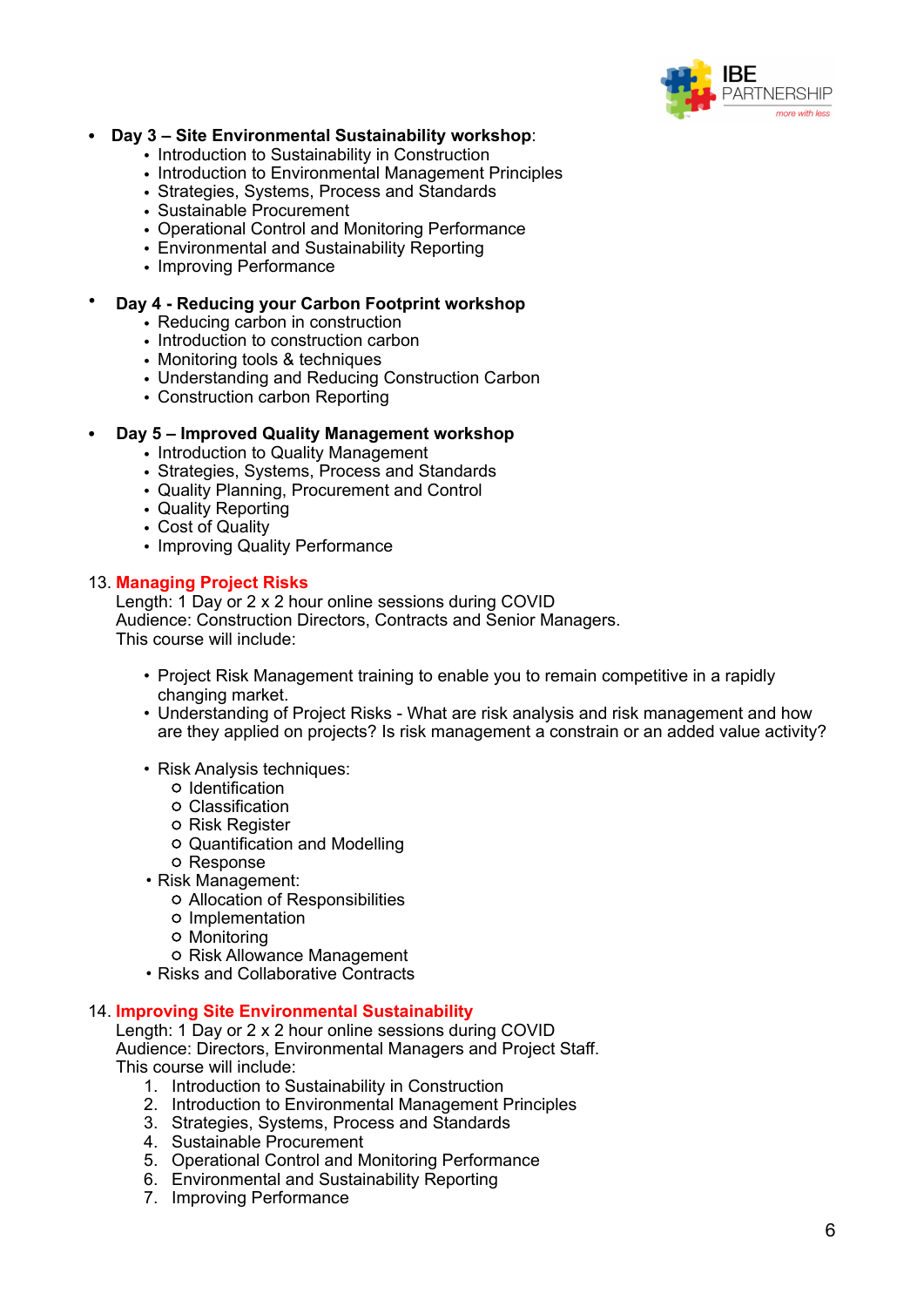

#### 15. **Improving Project Quality Management works**

Length: 1 Day or 2 x 2 hour online sessions during COVID Audience: Directors, Quality Managers and Project Staff. This course will include:

- 1. Introduction to Quality Management
- 2. Strategies, Systems, Process and Standards
- 3. Quality Planning, Procurement and Control
- 4. Quality Reporting
- 5. Cost of Quality
- 6. Improving Quality Performance

### 16. **Performance Management & Continuous Improvement -** *To manage you must measure.*

Length: 1 Day or 2 x 2 hour online sessions during COVID

Audience: Directors, Quality Managers, Senior Managers, Project Staff and Key Supply Chain Members / Designers.

This course will:

- Enable your organisation to develop a continuous improvement strategy that will deliver faster, more profitable projects to whilst exciting customer expectations
- Develop a Continuous Improvement Strategy Long term collaborative relationships only survive through 360 degree Performance Measurement
- Identify company and project Critical Success Factors that will be
- Measured by Key Performance Indicators
- User friendly web based toolkit developed by the NFB to gather and analyse data in real time
- Enabling ALL to objectively benchmark and compare performance at supply chain, project and company level, thus enabling all to
- Develop real and collaborative action plans for improvement

#### 17. **Site Implementation of Collaborative Planning Techniques**

Length: 5 Days on Project Training or 10 x 2 hour online sessions during COVID Audience: Directors, Quality Managers, Senior Managers, Project Staff and Key Supply Chain Members / Designers.

This course will:

- Include a 1 year subscription to a web-based Integrated Team Toolkit - [www.ciclops.info](http://www.ciclops.info)
- Improve your team skills on delivering faster and more predictable programmes
- Lead to more profitable projects by moving from Construction to Production through the implementation of:
	- a. Project Collaborative Planning & Control tools Last Planner;
	- b. Six Week Look Ahead Programmes
	- c. Rigorous Task Focused Constraint Analysis
	- d. Integrated Weekly Plans
	- e. Measuring weekly Percentage Plan Complete (PPC) and developing improvement Action Plans
	- f. Integrating Logistics;

#### 18. **Value Management & Value Engineering**

Length: 1 Day or 2 x 2 hour online sessions during COVID Audience: Directors, Team Leaders, Senior Managers, Key Project Staff This course will:

- Provide an awareness and understanding of the skills and tools that project teams will require in delivering effective Value Management & Value Engineering solutions for their customers.
- What is value and how its defined-on projects;
- Value enhancement Trees;
- Value Planning;
- The major Value Engineering events and activities in the project;
- High level and Cluster based; Value Registers
- Reviewing, Monitoring & Reporting Added Value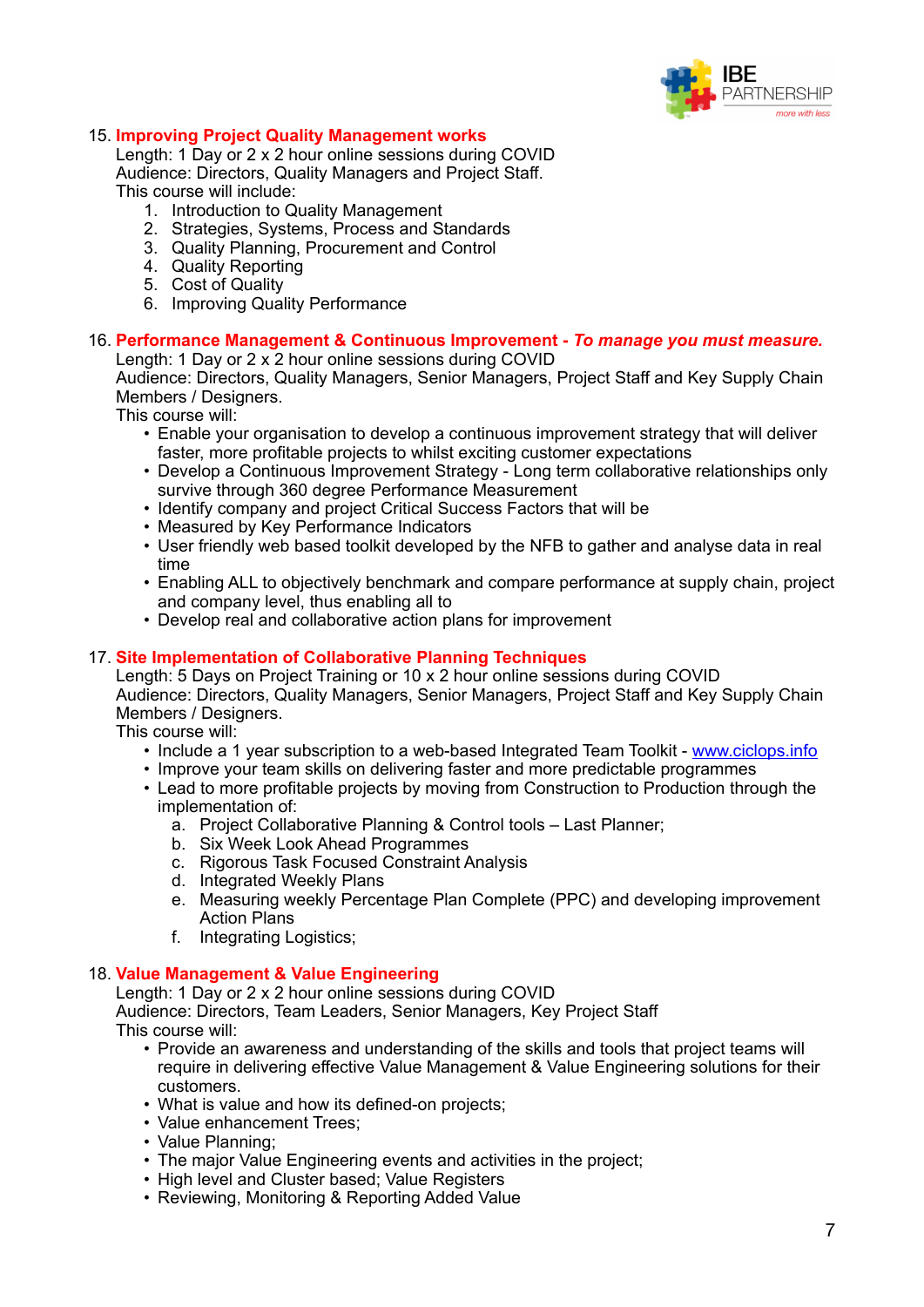

#### 19. **Behavioural Training in Construction**

Length: 1 Day or 2 x 2 hour online sessions during COVID

Audience: Directors, Team Leaders, Senior Managers, HSQE Managers and Key Project Staff. This course will:

- Provide an awareness and understanding of the soft skills and tools that project teams will require in delivering effective effective/efficient and safe Projects
- Motivating your Workforce to Behave Safely
- Changing behaviour
- Management of Team & Company Values
- Mindfulness Mental Health Stress
- Modern Slavery / FIR (Fairness Inclusion Respect)
- Project team Charter

#### 20. **Change Management – Company & Project**

Length: 1 Day or 2 x 2 hour online sessions during COVID Audience: Directors, Team Leaders, Senior Managers, HSQE Managers and Key Project Staff. This course will:

- Provides an awareness and understanding of the skills and tools that project teams will require in delivering effective communications / presentations and interviews:
- Communications strategy and policy
- Develop communication skills internally and externally clients, supply chain and society
- Develop communication through social media enabling them to build connections
- Engage with clients and industry influencers
- Share news, increase market and innovation awareness using different modes whilst adding a human, social dimension to your business communications
- Meet communication requirements for the new ISO 9001: 2015, ISO14001

#### 21. **Restorative Sustainability**

Length: 1 Day or 2 x 2 hour online sessions during COVID Audience: Directors, Team Leaders, Senior Managers and Environmental/Sustainability **Managers** 

This course will:

- Follow the action plan outlined in Martin Brown's RIBA book FutuREstorative A copy of FutuREstorative is included with significant discounts for further copies.
- Aimed at those seeking an approach to re-energise sustainability in organisations and projects.
- Understand the principles and challenges for restorative sustainability
- Understand and consider how the key concepts of Restorative Sustainability can apply to your organisation and projects
- Explore and understand how buildings can positively impact on human and environmental health
- Explore and understand the impact and influence of buildings on energy, water, resources, waste and carbon
- Evaluate the new 'restorative' sustainability standards, tools and approaches now available for your business and projects
- Understand the emerging impact and opportunities of digital developments on sustainability.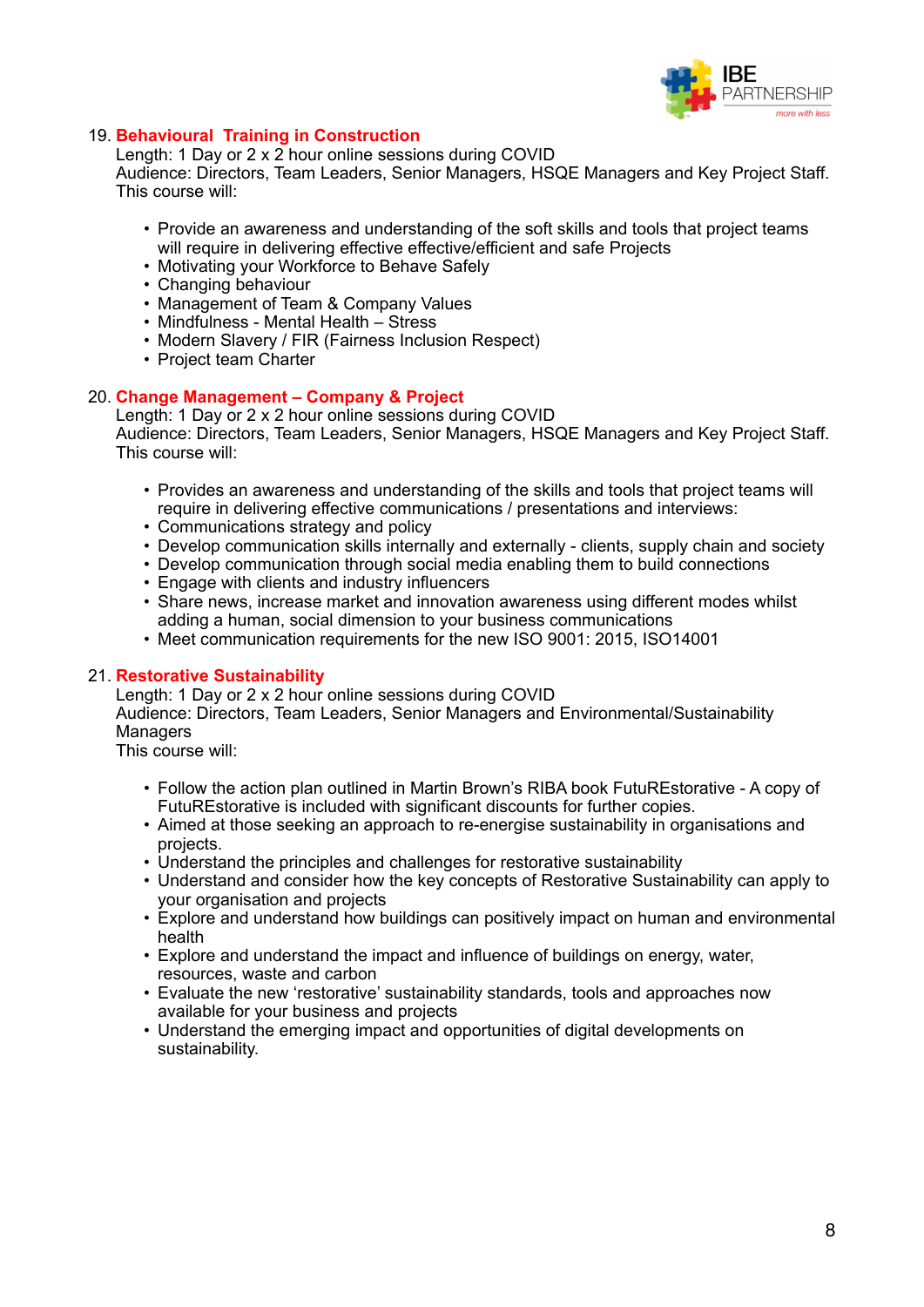

#### 22. **JCT Contract for Beginners**

Length: 1 Day or 2 x 2 hour online sessions during COVID Audience: Construction Directors, QS and Senior Managers, Senior Project Staff This course will include:

- JCT Suite of Contracts
- Selecting the appropriate JCT Contract NEC 3 Options A-C
- Getting to know your Contract and Tendering
- Definitions & Communications
- Roles and Responsibilities
- Allocation of Risk & Risk Management
- Design Obligations
- Insurance
- Record Keeping on Site
- Programming Requirements and Information for Claims
- Relevant Events and Relevant Matters
- Payments & Final Account
- Loss & Expenses, Time Clauses and Claiming Time & Money
- Common Amendments
- Dealing with a Contractual Entitlements -A Practical Approach

#### 23. **Construction Programme Management – Microsoft Project for Beginners**

Length: 1 Day or 2 x 2 hour online sessions during COVID

Audience: Directors, Senior Managers,Site Management Staff and Key Supply Chain Members This course will:

- Focus on developing Construction Programmes utilising Microsoft project.
	- Setting Up
		- Core Activities
		- o Summary Tasks
		- Milestones
- Predecessors linking Tasks
- Critical Path
- Resourcing Task
- Adding Cost to Tasks
- Setting a Baseline
- Monitoring Progress
- Reallocating Resources
- Reports

#### 24. **Commercial Management of Construction Contracts**

Length: 1 Day or 2 x 2 hour online sessions during COVID Audience: Construction Directors, Contract and Senior Managers, Project Management Staff This course will include:

- Introduction to Commercial Management
- Introduction to NEC and JCT Contracts
	- Options & Variants
	- Advantages & Disadvantages
	- Roles & Responsibilities
- Managing Commercial Risk
- The importance of record-keeping
- Managing Effectively Claims & Disputes

#### 25. **AI on Site**

Length: 1 Day or 2 x 2 hour online sessions during COVID Audience: Directors, Senior Managers and Project Staff

#### 26. **Servitisation in the Built Environment**

Length: 1 Day or 2 x 2 hour online sessions during COVID Audience: Directors, Senior Managers and Project Staff